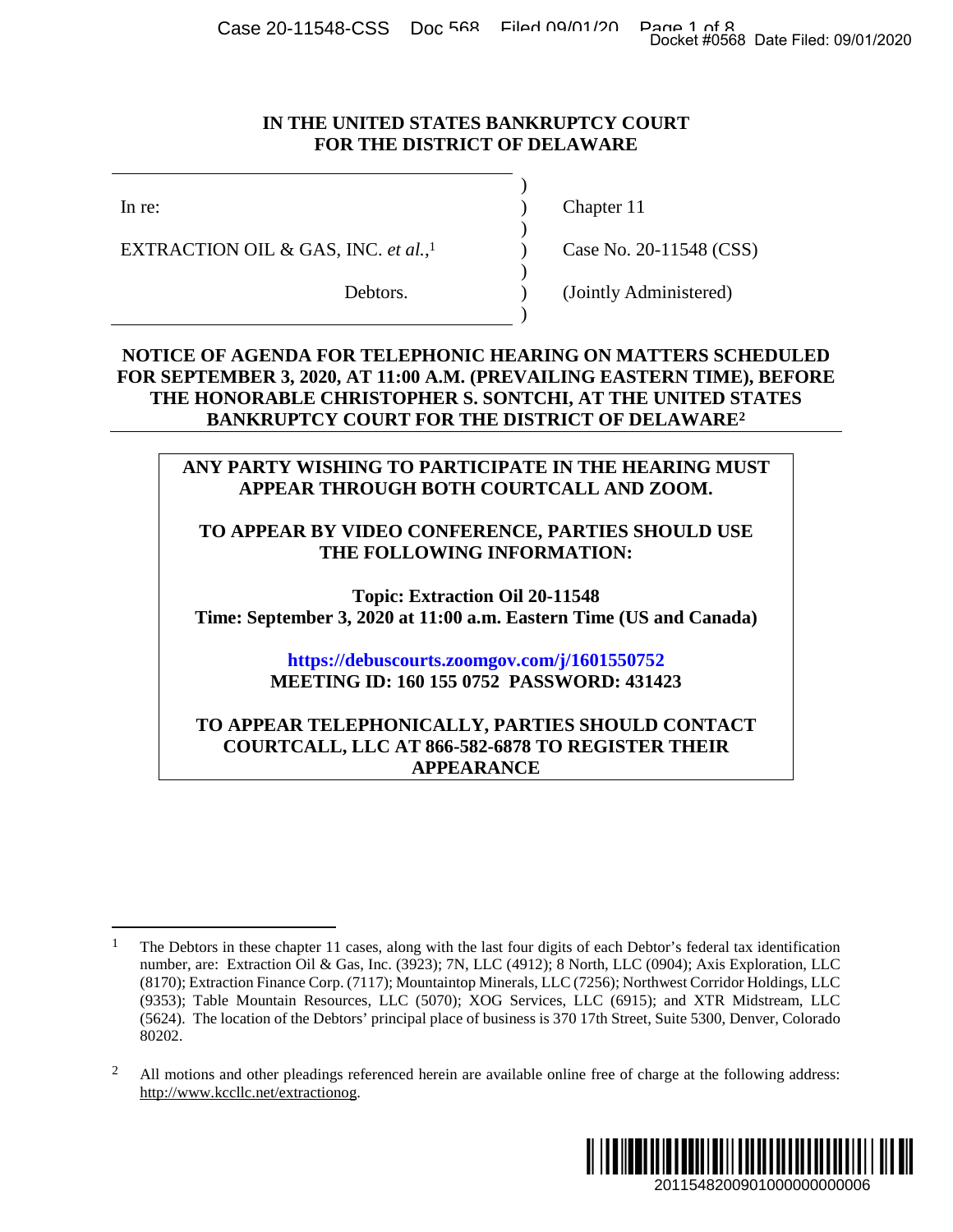# **I. RESOLVED MATTER:**

1. Motion of the Official Committee of Unsecured Creditors for Entry of an Order (I) Clarifying Its Disclosure Obligations, (II) Approving Protocol for Providing Access to Information to Unsecured Creditors and (III) Retaining Kurtzman Carson Consultants LLC as Information Agent, *Nunc Pro Tunc* to July 31, 2020 [[Docket No. 369](https://www.kccllc.net/extractionog/document/2011548200806000000000006); filed August 6, 2020]

Objection Deadline: August 20, 2020 at 4:00 p.m. (ET)

Objections Received: None.

Related Documents:

- A. Certification of Counsel Regarding Motion of the Official Committee of Unsecured Creditors for Entry of an Order (I) Clarifying Its Disclosure Obligations, (II) Approving Protocol for Providing Access to Information to Unsecured Creditors and (III) Retaining Kurtzman Carson Consultants LLC as Information Agent *Nunc Pro Tunc* to July 31, 2020 [[Docket No.](https://www.kccllc.net/extractionog/document/2011548200821000000000008)  [506; filed August 21, 2020\]](https://www.kccllc.net/extractionog/document/2011548200821000000000008)
- B. Order Granting Motion of the Official Committee of Unsecured Creditors for Entry of an Order (I) Clarifying Disclosure Obligations, (II) Approving Protocol for Providing Access to Information Unsecured Creditors and (III) Retaining Kurtzman Carson Consultants LLC as Information Agent *Nunc Pro Tunc* to July 31, 2020 [\[Docket No. 510;](https://www.kccllc.net/extractionog/document/2011548200824000000000002) filed August 21, 2020]
- Status: The order has been entered.

# **II. WITHDRAWN MATTERS:**

2. **SEALED** Motion of Platte River Midstream, LLC, DJ South Gathering, LLC, and Platte River Holdings, LLC for Entry of Order Modifying the Automatic Stay [Docket No. 376; filed August 10, 2020]

Objection Deadline: August 24, 2020 at 4:00 p.m. (ET)

Objections Received: None.

Related Documents:

A. Notice of Filing of Proposed Redacted Version of Motion of Platte River Midstream, LLC, DJ South Gathering, LLC, and Platte River Holdings, LLC for Entry of Order Modifying the Automatic Stay [\[Docket No. 431;](https://www.kccllc.net/extractionog/document/2011548200813000000000041) filed August 13, 2020]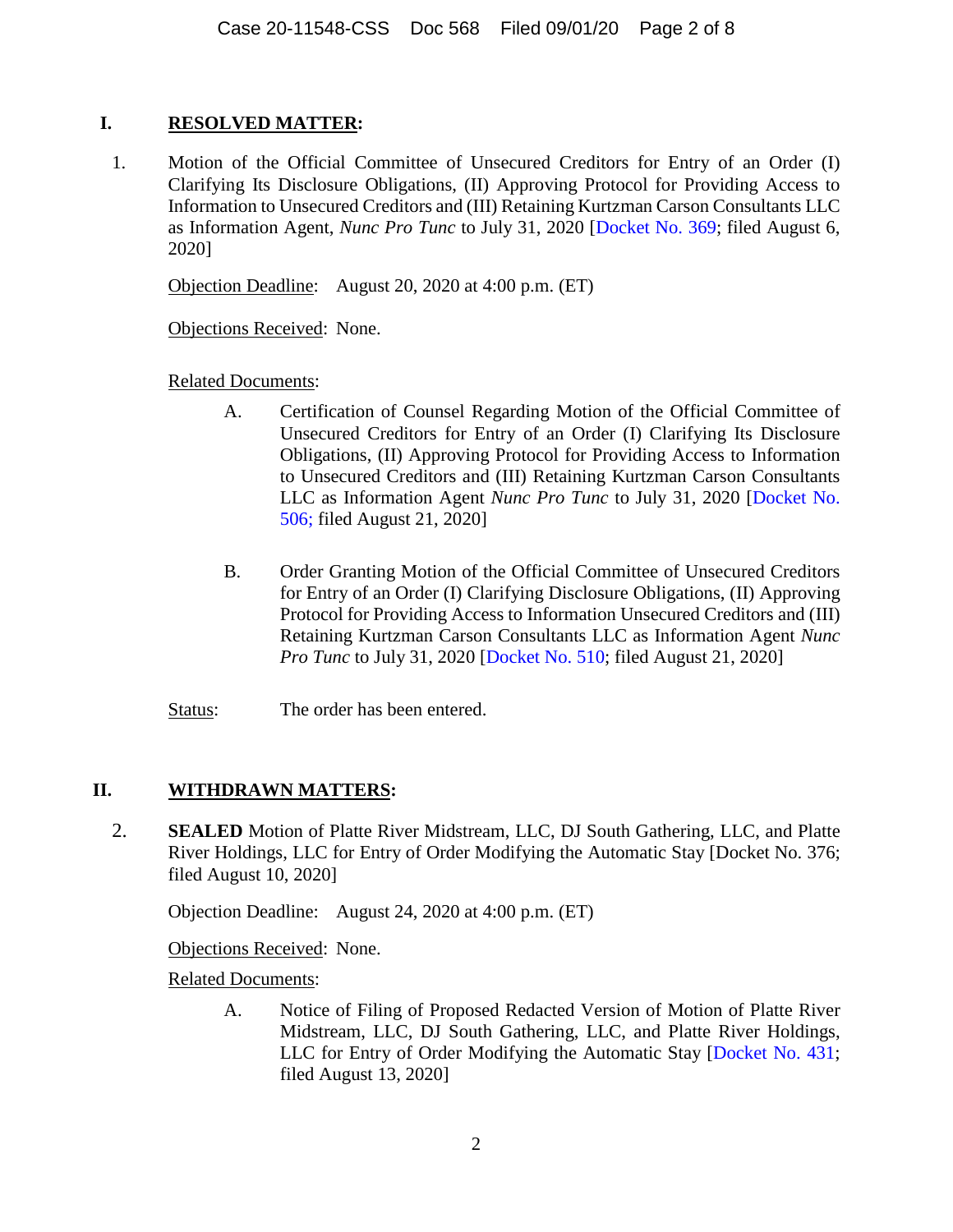- B. **SEALED** Notice of Filing of Corrected Motion of Platte River Midstream, LLC, DJ South Gathering, LLC, and Platte River Holdings, LLC for Entry of Order Modifying the Automatic Stay [Docket No. 487; filed August 18, 2020]
- C. Notice of Withdrawal of Document Regarding Docket No. 487 [\[Docket No.](https://www.kccllc.net/extractionog/document/2011548200818000000000020)  [490; filed August 18, 2020\]](https://www.kccllc.net/extractionog/document/2011548200818000000000020)
- D. **SEALED** Notice of Filing of Corrected Motion of Platte River Midstream, LLC, DJ South Gathering, LLC, and Platte River Holdings, LLC for Entry of Order Modifying the Automatic Stay [Docket No. 491; filed August 18, 2020]
- E. Notice of Filing Proposed Redacted Version of Corrected Motion of Platte River Midstream, LLC, DJ South Gathering, LLC, and Platte River Holdings, LLC for Entry of Order Modifying the Automatic Stay [[Docket](https://www.kccllc.net/extractionog/document/2011548200818000000000023)  [No. 493; filed August 18, 2020\]](https://www.kccllc.net/extractionog/document/2011548200818000000000023)
- F. Notice of Withdrawal [[Docket No. 566;](https://www.kccllc.net/extractionog/document/2011548200901000000000003) filed September 1, 2020]

Status: This matter is withdrawn.

3. Motion to File Under Seal Exhibit B and Exhibit C to the Motion of Platte River Midstream, LLC, DJ South Gathering, LLC, and Platte River Holdings, LLC for Entry of Order Modifying the Automatic Stay [[Docket No. 430](https://www.kccllc.net/extractionog/document/2011548200813000000000037); filed August 13, 2020]

Objection Deadline: September 3, 2020 at 11:00 a.m. (ET)

Objections Received: None to date.

Related Documents:

- A. Notice of Filing of Proposed Redacted Version of Motion of Platte River Midstream, LLC, DJ South Gathering, LLC, and Platte River Holdings, LLC for Entry of Order Modifying the Automatic Stay [\[Docket No. 431;](https://www.kccllc.net/extractionog/document/2011548200813000000000041) filed August 13, 2020]
- B. Notice of Filing of Proposed Redacted Version of Amended Motion of Platte River Midstream, LLC, DJ South Gathering, LLC, and Platte River Holdings, LLC for Entry of Order Modifying the Automatic Stay [[Docket](https://www.kccllc.net/extractionog/document/2011548200818000000000023)  [No. 493; filed August 18, 2020\]](https://www.kccllc.net/extractionog/document/2011548200818000000000023)
- C. Notice of Withdrawal [[Docket No. 566;](https://www.kccllc.net/extractionog/document/2011548200901000000000003) filed September 1, 2020]

Status: This matter is withdrawn.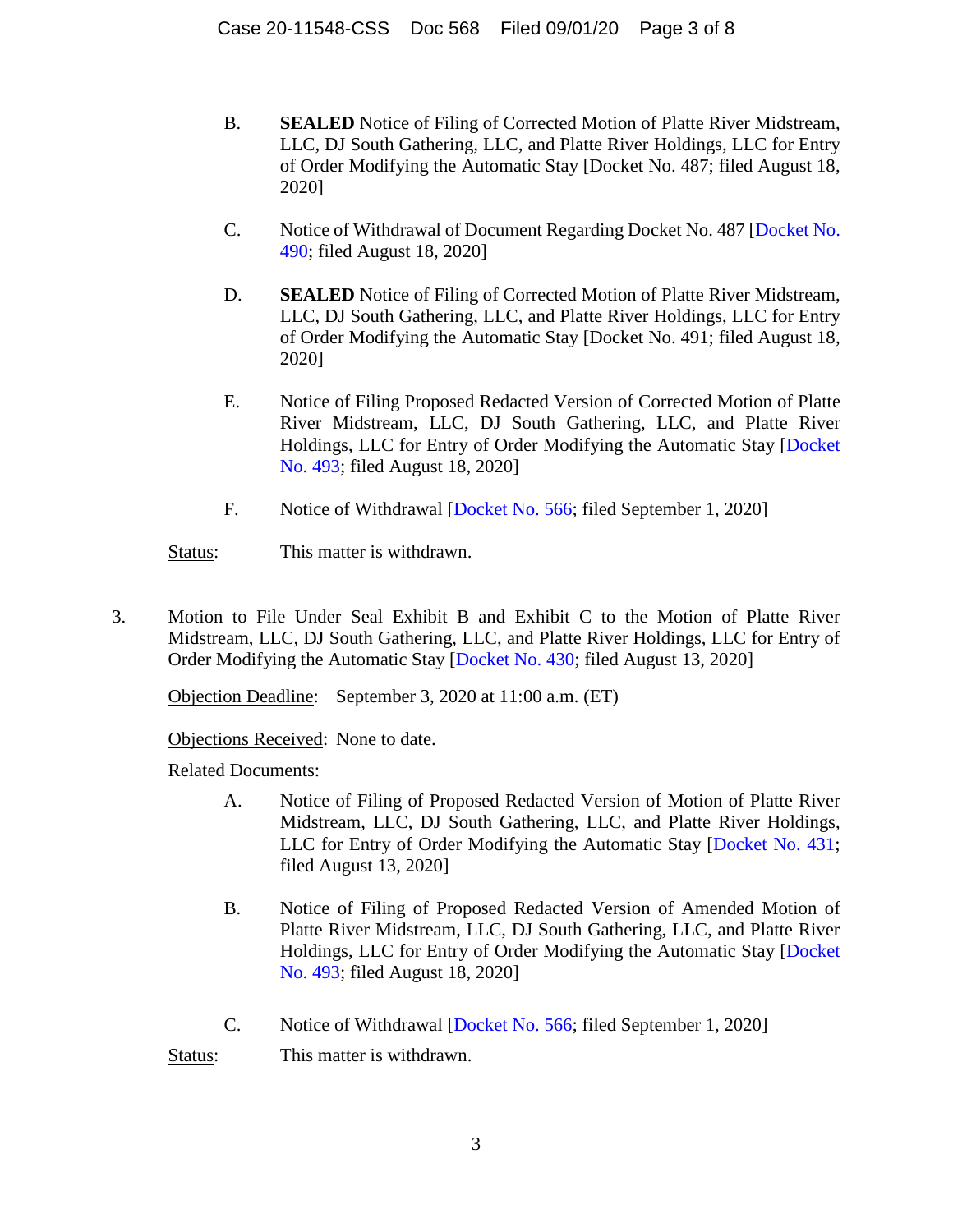# **III. CONTINUED MATTERS:**

4. Motion of Grand Mesa Pipeline, LLC for Order Confirming that the Automatic Stay Does Not Apply or, in the Alternative, for Relief from the Automatic Stay [[Docket No. 364](https://www.kccllc.net/extractionog/document/2011548200804000000000011); filed August 4, 2020]

Objection Deadline: August 18, 2020 at 4:00 p.m. (ET)

Objections Received:

A. Debtors' Objection to Motion of Grand Mesa Pipeline, LLC for Order Confirming That the Automatic Stay Does Not Apply or, in the Alternative, for Relief from the Automatic Stay [[Docket No. 507](https://www.kccllc.net/extractionog/document/2011548200821000000000009); filed August 21, 2020]

Related Documents: None.

Status: This matter is continued to the hearing scheduled for September 30, 2020 at 10:00 a.m.

5. Debtors' Second Omnibus Motion for Entry of an Order (I) Authorizing Rejection of Unexpired Leases of Nonresidential Real Property and Executory Contracts Effective as of the Dates Specified Herein and (II) Granting Related Relief [[Docket No. 412](https://www.kccllc.net/extractionog/document/2011548200811000000000043); filed August 11, 2020]

Objection Deadline: August 25, 2020 at 4:00 p.m. (ET)

Objections Received:

- A. Limited Objection and Reservation of Rights of the Official Committee of Unsecured Creditors to Debtors' Rejection of Certain Contracts [[Docket](https://www.kccllc.net/extractionog/document/2011548200824000000000020)  [No. 518; filed August 24, 2020\]](https://www.kccllc.net/extractionog/document/2011548200824000000000020)
- B. **SEALED** Rocky Mountain Midstream LLC's Objection to the Debtors' Second Omnibus Motion for Entry of an Order Authorizing Rejection of Leases and Executory Contracts [\[Docket No. 521;](https://www.kccllc.net/extractionog/document/2011548200825000000000006) filed August 25, 2020]

Related Documents: None

- Status: This matter is continued to the hearing scheduled for September 30, 2020 at 10:00 a.m.
- 6. Debtors' Motion for Entry of an Order (I) Approving the Adequacy of Information in the Disclosure Statement, (II) Approving the Adequacy of Information in the Disclosure Statement, (II) Approving the Solicitation and Notice Procedures, (III) Approving the Forms of Ballots and Notice in Connection Therewith, (IV) Scheduling Certain Dates with Respect Thereto, and (V) Granting Related Relief [\[Docket No. 440;](https://www.kccllc.net/extractionog/document/2011548200813000000000095) filed August 13, 2020]

Objection Deadline: September 25, 2020 at 4:00 p.m. (ET)

Objections Received: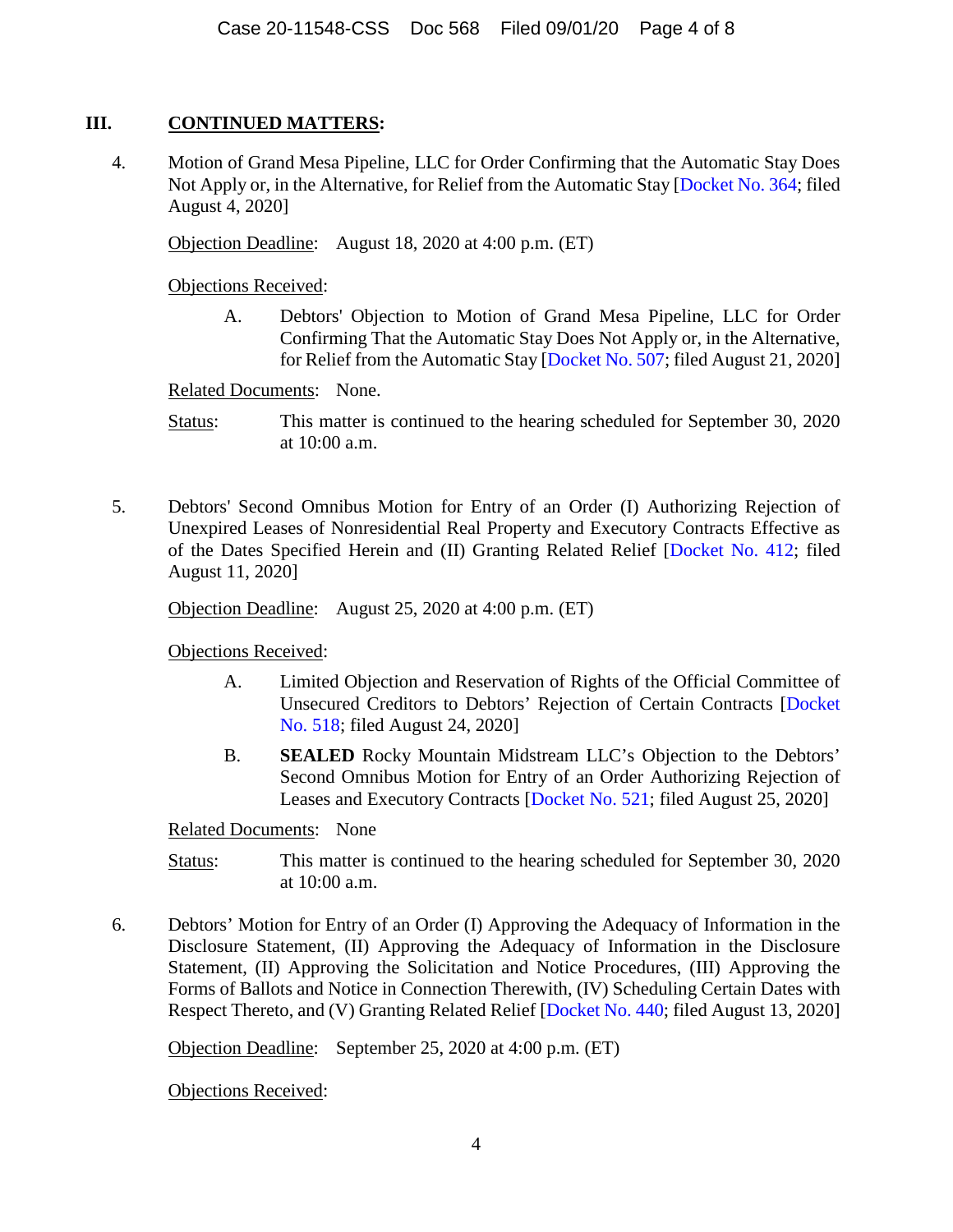A. Limited Objection of the U.S. Securities and Exchange commission to Approval of the Disclosure Statement and Confirmation of the Joint Plan of Reorganization of Extraction Oil & Gas, Inc. and Its Debtor Affiliates [[Docket No. 527](https://www.kccllc.net/extractionog/document/2011548200826000000000001); filed August 26, 2020]

Related Documents:

- A. Joint Plan of Reorganization of Extraction Oil & Gas, Inc. and Its Debtor Affiliates Pursuant to Chapter 11 of the Bankruptcy Code [\[Docket No. 337;](https://www.kccllc.net/extractionog/document/2011548200730000000000014) filed July 30, 2020]
- B. Disclosure Statement for the Joint Plan of Reorganization of Extraction Oil & Gas, Inc. and Its Debtor Affiliates Pursuant to Chapter 11 of the Bankruptcy Code [\[Docket No. 338;](https://www.kccllc.net/extractionog/document/2011548200730000000000015) filed July 30, 2020]
- C. Notice of Hearing to Consider Approval of Disclosure Statement for the Joint Plan of Reorganization of Extraction Oil & Gas, Inc. and Its Debtor Affiliates to Chapter 11 of the Bankruptcy Code [\[Docket No. 339;](https://www.kccllc.net/extractionog/document/2011548200730000000000016) filed July 30, 2020]
- D. Notice of Adjournment of Hearing to Consider Approval of the Disclosure Statement and Solicitation Motion [[Docket No. 536](https://www.kccllc.net/extractionog/document/2011548200827000000000007); filed August 27, 2020]
- Status: This matter is continued to a hearing scheduled for October 2, 2020 at 10:00 a.m.
- 7. Debtors' Motion for an Order (I) (A) Authorizing the Debtors to Enter Into the Backstop Commitment Agreement, (B) Authorizing the Debtors to Perform All Obligations Under the Backstop Commitment Agreement and (C) Approving the Rights Offering Procedures and Related Forms and (II) Granting Related Relief [\[Docket No. 445](https://www.kccllc.net/extractionog/document/2011548200813000000000108); filed August 13, 2020]

Objection Deadline: September 25, 2020 at 4:00 p.m. (ET)

Objections Received: None.

Related Documents:

A. Notice of Adjournment of Hearing to Consider Approval of the Disclosure Statement and Solicitation Motion [[Docket No. 536](https://www.kccllc.net/extractionog/document/2011548200827000000000007); filed August 27, 2020]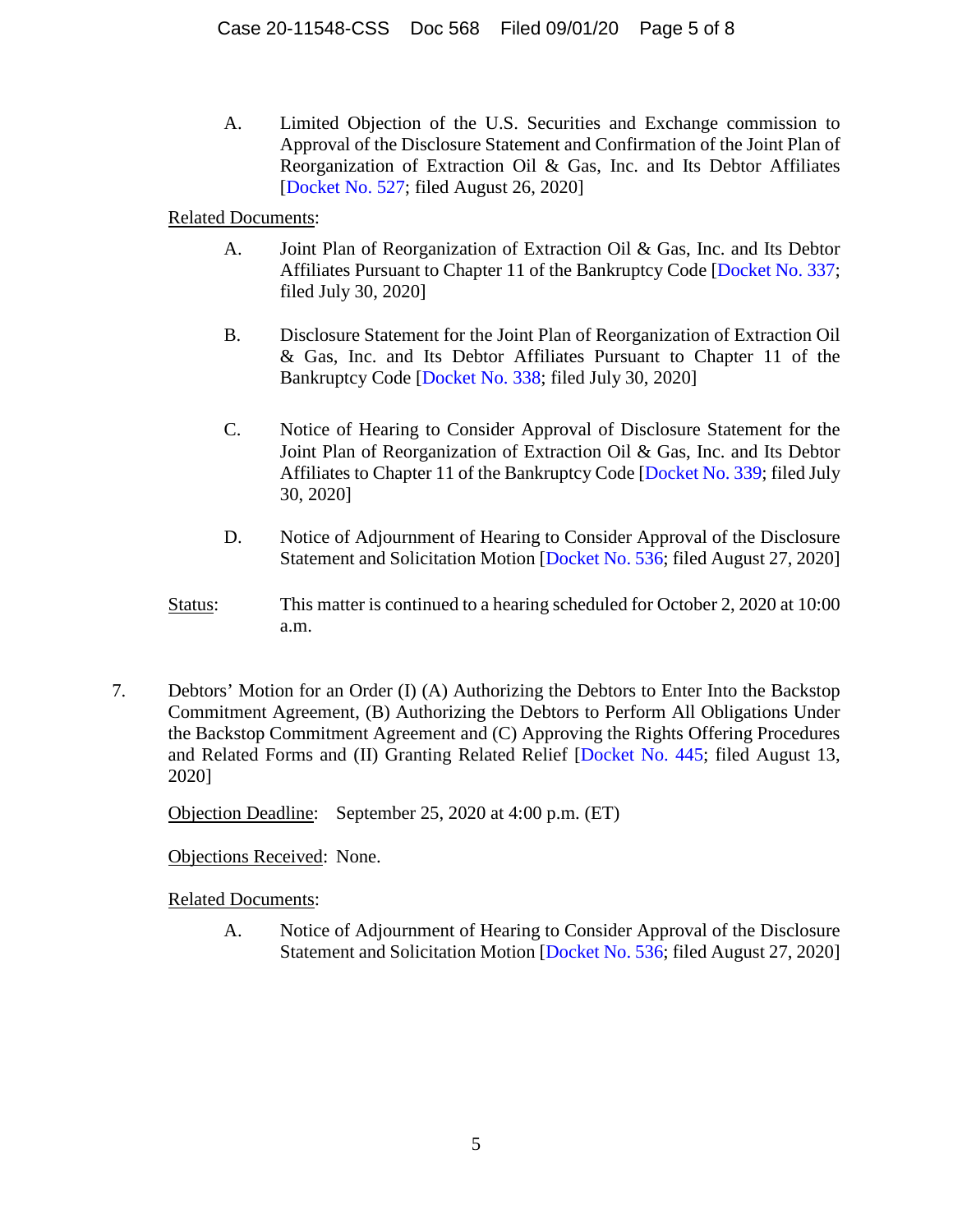Status: This matter is continued to a hearing scheduled for October 2, 2020 at 10:00 a.m.

## **IV. CONTESTED MATTERS GOING FOWARD:**

8. Motion of Midwest Trust, on Behalf of Itself and the Certified Class, for Leave to File Class Proof of Claim [\[Docket No. 427](https://www.kccllc.net/extractionog/document/2011548200813000000000011); filed August 13, 2020]

Objection Deadline: August 27, 2020 at 4:00 p.m. (ET)

Objections Received:

A. Debtors' Objection to (I) Motion of Midwest Trust, on Behalf of Itself and the Certified Class, for Leave to File Class Proof of Claim and (II) Motion of Class Claimants for Leave to File Class Proof of Claim [\[Docket No. 538;](https://www.kccllc.net/extractionog/document/2011548200827000000000010) filed August 27, 2020]

### Related Documents:

A. Midwest Trust's, on Behalf of Itself and the Certified Class, Reply in Support of Its Motion for Leave to File Class Proof of Claim [\[Docket No.](https://www.kccllc.net/extractionog/document/2011548200831000000000012)  [555; filed August 31, 2020\]](https://www.kccllc.net/extractionog/document/2011548200831000000000012) 

Status: This matter is going forward.

9. Motion of Regal Petroleum, LLC for Order Compelling Debtors to Comply with the Amended Lease and Release Monies Being Held in Suspense [\[Docket No. 433](https://www.kccllc.net/extractionog/document/2011548200813000000000054); filed August 13, 2020]

Objection Deadline: August 27, 2020 at 11:00 a.m. (ET)

Objections Received:

A. Debtors' Objection to Regal Petroleum, LLC's Motion for Order Compelling Debtors to Comply with the Amended Lease and Release Monies Being Held in Suspense [\[Docket No. 537](https://www.kccllc.net/extractionog/document/2011548200827000000000009); filed August 27, 2020]

Related Documents:

A. Regal Petroleum, LLC's Reply in Further Support of Its Motion to Compel Debtors to Release Monies Being Held in Suspense [\[Docket No. 556;](https://www.kccllc.net/extractionog/document/2011548200831000000000014) filed August 31, 2020]

Status: This matter is going forward.

10. Motion of Class Claimants for Leave to File Class Proof of Claim [[Docket No. 459](https://www.kccllc.net/extractionog/document/2011548200814000000000112); filed August 14, 2020]

Objection Deadline: August 27, 2020 at 4:00 p.m. (ET)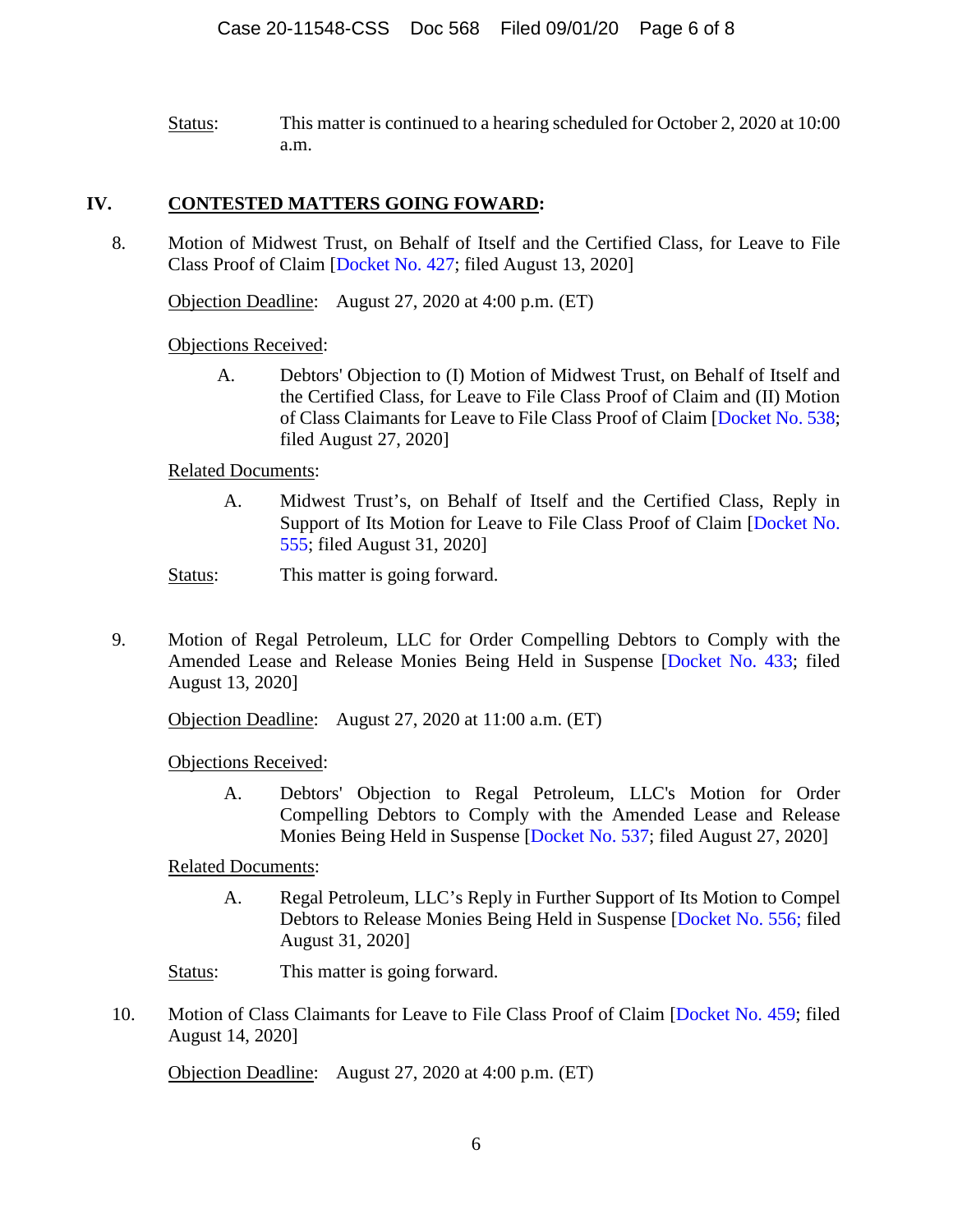Objections Received:

A. Debtors' Objection to (I) Motion of Midwest Trust, on Behalf of Itself and the Certified Class, for Leave to File Class Proof of Claim and (II) Motion of Class Claimants for Leave to File Class Proof of Claim [\[Docket No. 538;](https://www.kccllc.net/extractionog/document/2011548200827000000000010) filed August 27, 2020]

Related Documents:

- B. Reply of Class Claimants in Support of Their Motion for Leave to File Class Proof of Claim [[Docket No. 557](https://www.kccllc.net/extractionog/document/2011548200831000000000014); filed August 31, 2020]
- Status: This matter is going forward.

*[Remainder of the page intentionally left blank]*